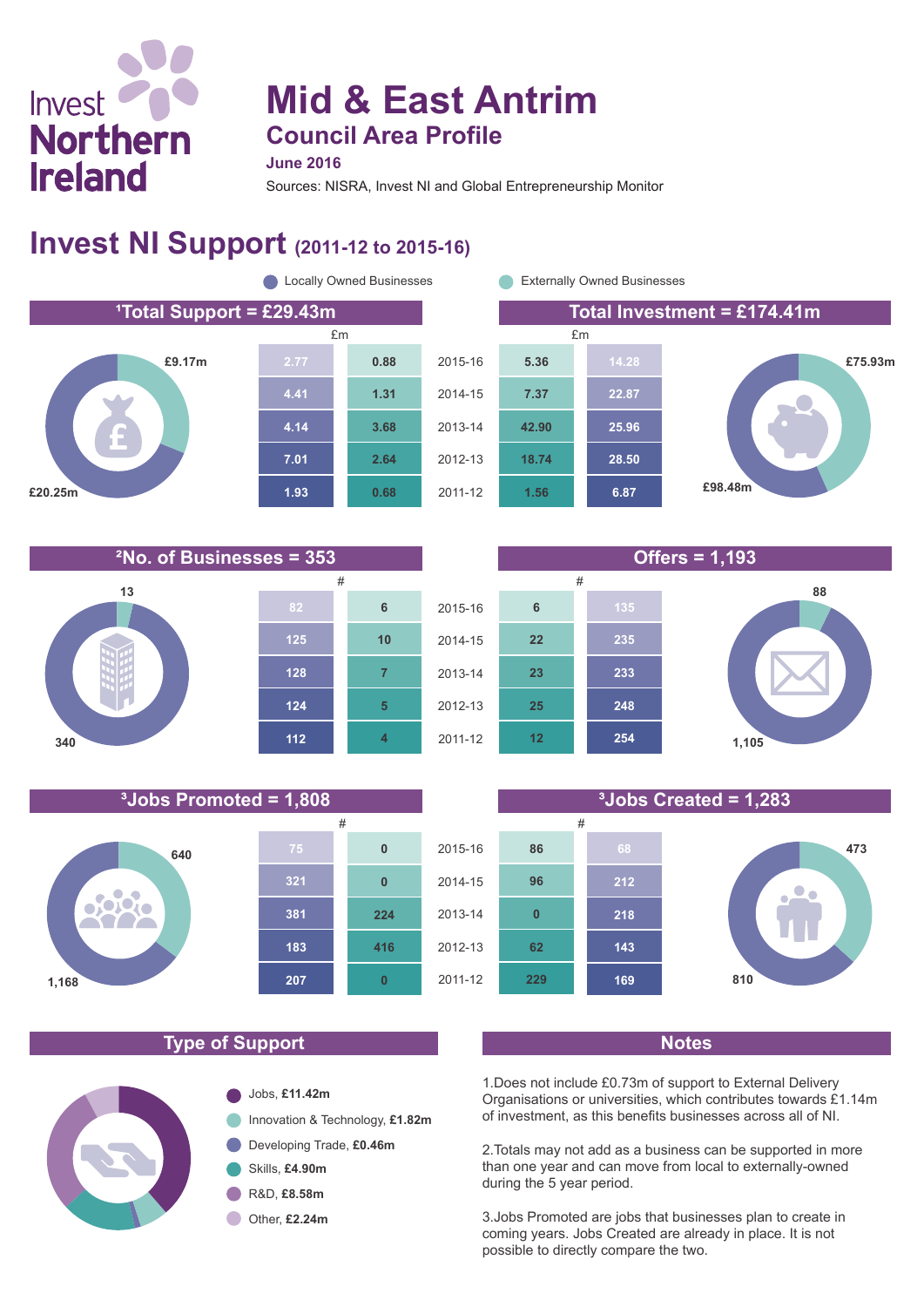# **Statistical Context**

## **Population (2014)**



#### **Labour Market (2014)**



Labour market is composed of Economically Inactive and Economically Active (latter includes those in employment AND those seeking work)



## **Jobs (2013)**



\*These figures do not include the self-employed or agricultural labour

#### **Public/Private Sector Employment**

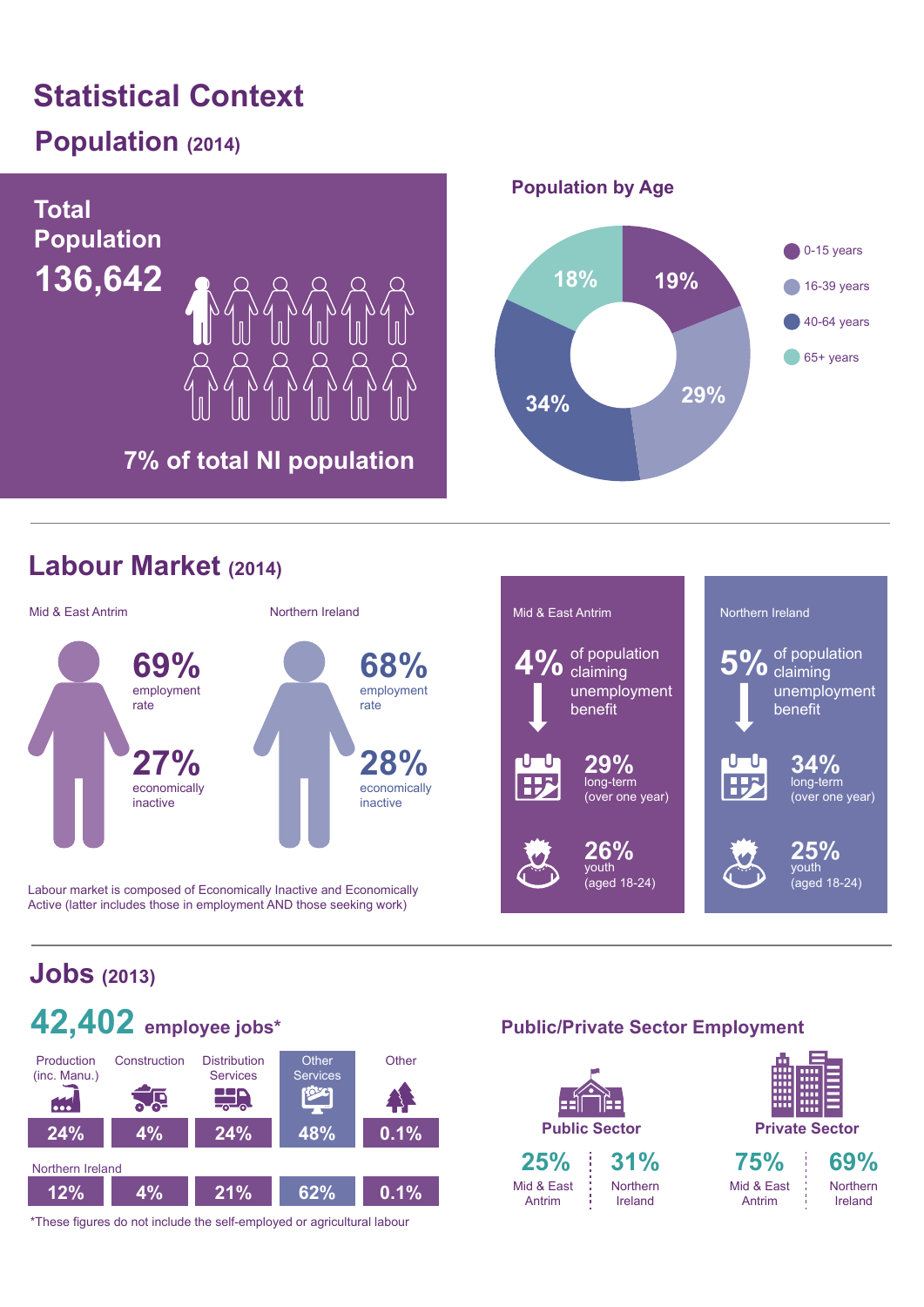

#### **Business Base (2014)**

#### **Number of Registered Businesses**



(This accounts for **7%** of all the businesses in Northern Ireland) Sub-totals based on rounded data

#### **Businesses by Size**